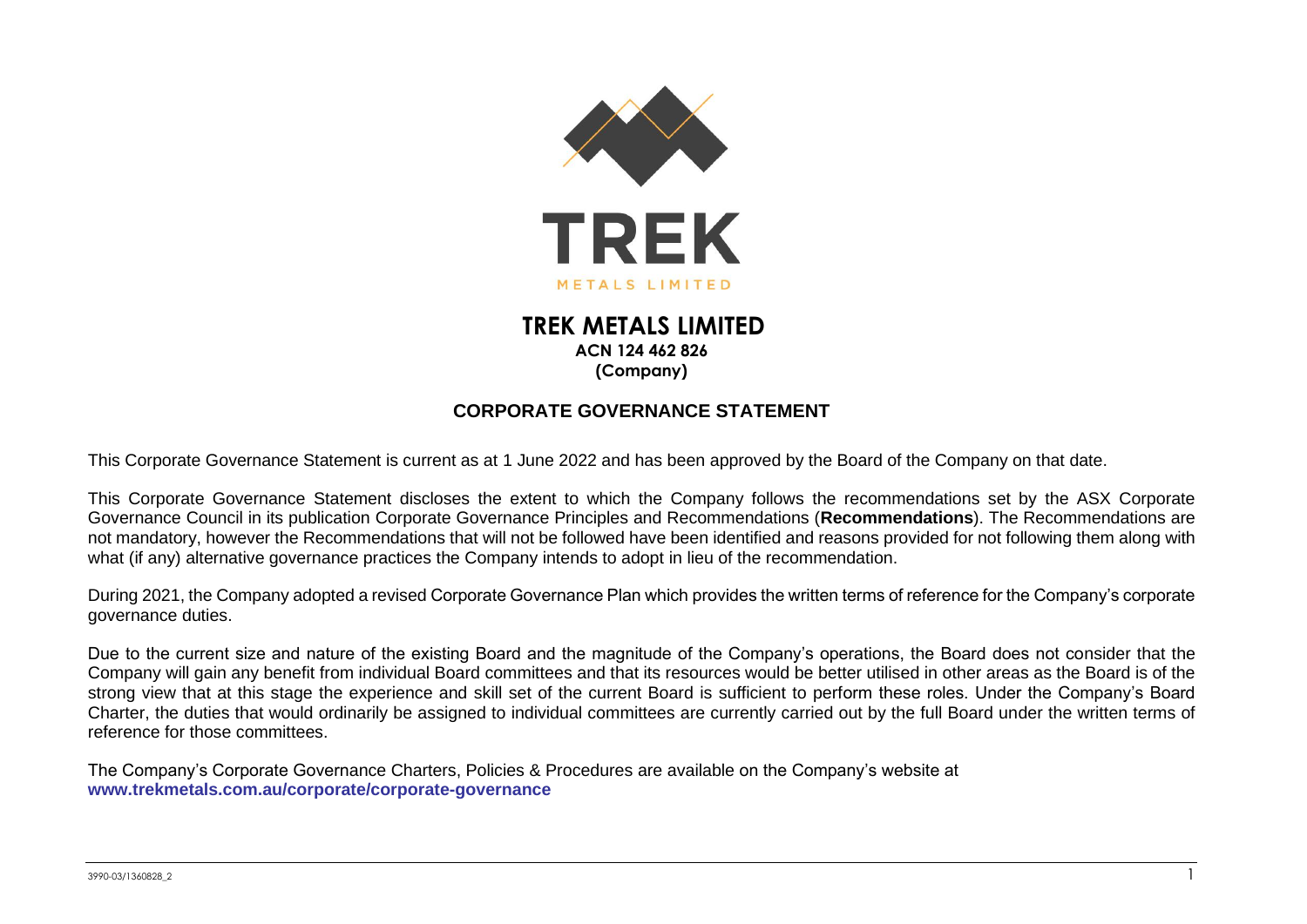| RECOMMENDATIONS (4TH EDITION)                                                                                                                                                                                                                                                                                                                                              | <b>COMPLY</b> | <b>EXPLANATION</b>                                                                                                                                                                                                                                                                                                                                                                                                                                                                                                                                           |  |  |  |
|----------------------------------------------------------------------------------------------------------------------------------------------------------------------------------------------------------------------------------------------------------------------------------------------------------------------------------------------------------------------------|---------------|--------------------------------------------------------------------------------------------------------------------------------------------------------------------------------------------------------------------------------------------------------------------------------------------------------------------------------------------------------------------------------------------------------------------------------------------------------------------------------------------------------------------------------------------------------------|--|--|--|
| Principle 1: Lay solid foundations for management and oversight                                                                                                                                                                                                                                                                                                            |               |                                                                                                                                                                                                                                                                                                                                                                                                                                                                                                                                                              |  |  |  |
| <b>Recommendation 1.1</b><br>A listed entity should have and disclose a charter which sets<br>out the respective roles and responsibilities of the Board, the<br>Chair and management, and includes a description of those                                                                                                                                                 | <b>YES</b>    | The Company has adopted a Board Charter that sets out the specific<br>roles and responsibilities of the Board, the Chair and management<br>and includes a description of those matters expressly reserved to the<br>Board and those delegated to management.                                                                                                                                                                                                                                                                                                 |  |  |  |
| matters expressly reserved to the Board and those delegated<br>to management.                                                                                                                                                                                                                                                                                              |               | The Board Charter sets out the role and specific responsibilities of<br>the Board, requirements as to the Board's composition, the roles and<br>responsibilities of individual Directors, the Chairman and any<br>appointed Managing or Executive Directors, Non-Executive Directors<br>and management, details of the Board's relationship with<br>management, details of the Board's performance review, and details<br>of the Directors' right to seek independent advice.                                                                                |  |  |  |
|                                                                                                                                                                                                                                                                                                                                                                            |               | A copy of the Company's Board Charter is available on the<br>Company's website.                                                                                                                                                                                                                                                                                                                                                                                                                                                                              |  |  |  |
| <b>Recommendation 1.2</b><br>A listed entity should:<br>(a) undertake appropriate checks before appointing a director<br>or senior executive or putting someone forward for<br>election as a director; and<br>(b) provide security holders with all material information in its<br>possession relevant to a decision on whether or not to elect or<br>re-elect a director. | <b>YES</b>    | The Company has guidelines for the appointment and selection<br>(a)<br>of the Board in its Nomination Committee Charter. The<br>Nomination Committee Charter requires the Nomination<br>Committee (or, in its absence, the Board) to ensure appropriate<br>checks are undertaken before appointing a Director (including a<br>review of qualifications, capabilities, ability to serve, conflicts of<br>interest and other relevant factors). An informal induction<br>program with any new director is undertaken by the Chairman<br>and Company Secretary. |  |  |  |
|                                                                                                                                                                                                                                                                                                                                                                            |               | All material information relevant to a decision on whether or not<br>(b)<br>to elect or re-elect a Director will be provided to security holders<br>in any Notice of Meeting containing the resolution to elect or re-<br>elect a Director.                                                                                                                                                                                                                                                                                                                  |  |  |  |
|                                                                                                                                                                                                                                                                                                                                                                            |               | Directors are encouraged to undertake continuing education relevant<br>to the discharge of their obligations as Directors of the Company.                                                                                                                                                                                                                                                                                                                                                                                                                    |  |  |  |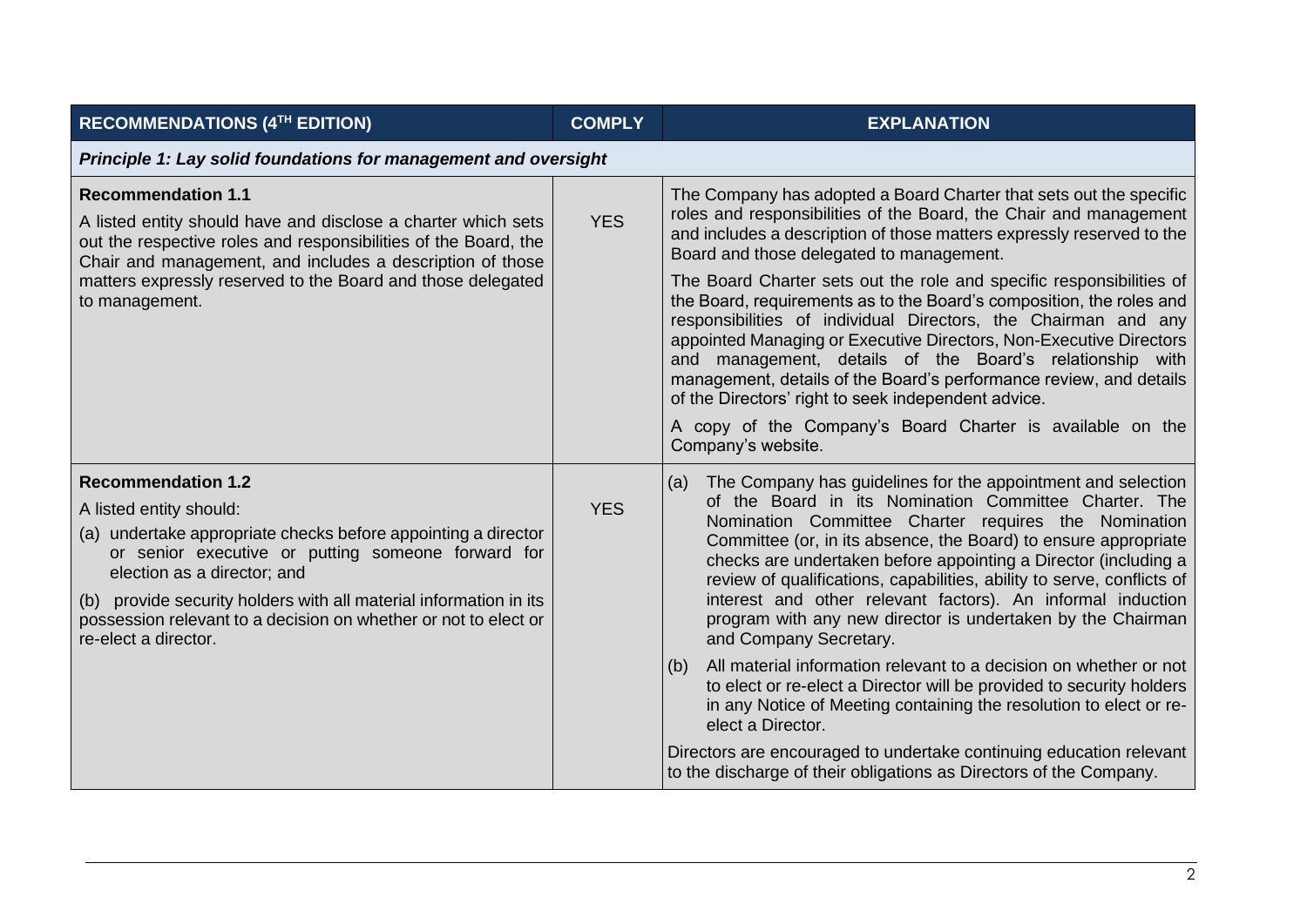| RECOMMENDATIONS (4TH EDITION)                                                                                                                                                                                                                                                                                                                                                                                                                                                                                                                                                                                                                                                                          | <b>COMPLY</b> | <b>EXPLANATION</b>                                                                                                                                                                                                                                                                                                                                                                                                                                                                                                                                                                                                                                                                                                                                                                                                                                                                                                                                                                                                                      |
|--------------------------------------------------------------------------------------------------------------------------------------------------------------------------------------------------------------------------------------------------------------------------------------------------------------------------------------------------------------------------------------------------------------------------------------------------------------------------------------------------------------------------------------------------------------------------------------------------------------------------------------------------------------------------------------------------------|---------------|-----------------------------------------------------------------------------------------------------------------------------------------------------------------------------------------------------------------------------------------------------------------------------------------------------------------------------------------------------------------------------------------------------------------------------------------------------------------------------------------------------------------------------------------------------------------------------------------------------------------------------------------------------------------------------------------------------------------------------------------------------------------------------------------------------------------------------------------------------------------------------------------------------------------------------------------------------------------------------------------------------------------------------------------|
|                                                                                                                                                                                                                                                                                                                                                                                                                                                                                                                                                                                                                                                                                                        |               |                                                                                                                                                                                                                                                                                                                                                                                                                                                                                                                                                                                                                                                                                                                                                                                                                                                                                                                                                                                                                                         |
| <b>Recommendation 1.3</b><br>A listed entity should have a written agreement with each<br>Director and senior executive setting out the terms of their<br>appointment.                                                                                                                                                                                                                                                                                                                                                                                                                                                                                                                                 | <b>YES</b>    | The Company ensures that each Director and senior executive is a<br>party to a written agreement with the Company which sets out the<br>terms of that Director's or senior executive's appointment.                                                                                                                                                                                                                                                                                                                                                                                                                                                                                                                                                                                                                                                                                                                                                                                                                                     |
| <b>Recommendation 1.4</b><br>The company secretary of a listed entity should be<br>accountable directly to the Board, through the Chair, on all<br>matters to do with the proper functioning of the Board.                                                                                                                                                                                                                                                                                                                                                                                                                                                                                             | <b>YES</b>    | The Company Secretary is accountable directly to the Board, through<br>the Chair, on all matters to do with the proper functioning of the<br>Board.                                                                                                                                                                                                                                                                                                                                                                                                                                                                                                                                                                                                                                                                                                                                                                                                                                                                                     |
| <b>Recommendation 1.5</b><br>A listed entity should:<br>(a) have and disclose a diversity policy;<br>(b) through its board or a committee of the board set<br>measurable objectives for achieving gender diversity in<br>the composition of its board, senior executives and<br>workforce generally; and<br>disclose in relation to each reporting period:<br>(c)<br>(1) the measurable objectives set for that period to<br>achieve gender diversity;<br>(2) the entity's progress towards achieving those<br>objectives; and<br>$(3)$ either:<br>(A) the respective proportions of men and women on<br>the board, in senior executive positions and<br>across the whole workforce (including how the | <b>YES</b>    | (a) The Company has adopted a Diversity Policy which provides a<br>framework for the Company to establish and achieve<br>measurable diversity objectives, including in respect of gender<br>diversity. The Diversity Policy allows the Board to set<br>measurable gender diversity objectives and to assess annually<br>both the objectives if any have been set and the Company's<br>progress in achieving them. The Diversity Policy is available on<br>the Company's website.<br>The Company recognises that the mining and exploration industry in<br>the past has been male dominated in many of the operational sectors,<br>however, the board notes and supports the increase of women<br>involved in the mining and junior exploration sector. The Company<br>recognises the benefits arising from employee and Board diversity,<br>including a broader pool of high-quality employees, improving<br>employee retention and motivation, accessing different perspectives<br>and ideas and benefiting from all available talent. |
| entity has defined "senior executive" for these<br>purposes); or<br>(B) if the entity is a "relevant employer" under the<br>Workplace Gender Equality Act, the entity's most                                                                                                                                                                                                                                                                                                                                                                                                                                                                                                                           |               | Where possible, the Company will seek to identify suitable<br>candidates for board positions from a diverse pool that is not limited<br>by gender, age, ethnicity or cultural background.<br>The Board has developed the following objectives regarding gender<br>diversity and aims to achieve and maintain these objectives over the                                                                                                                                                                                                                                                                                                                                                                                                                                                                                                                                                                                                                                                                                                  |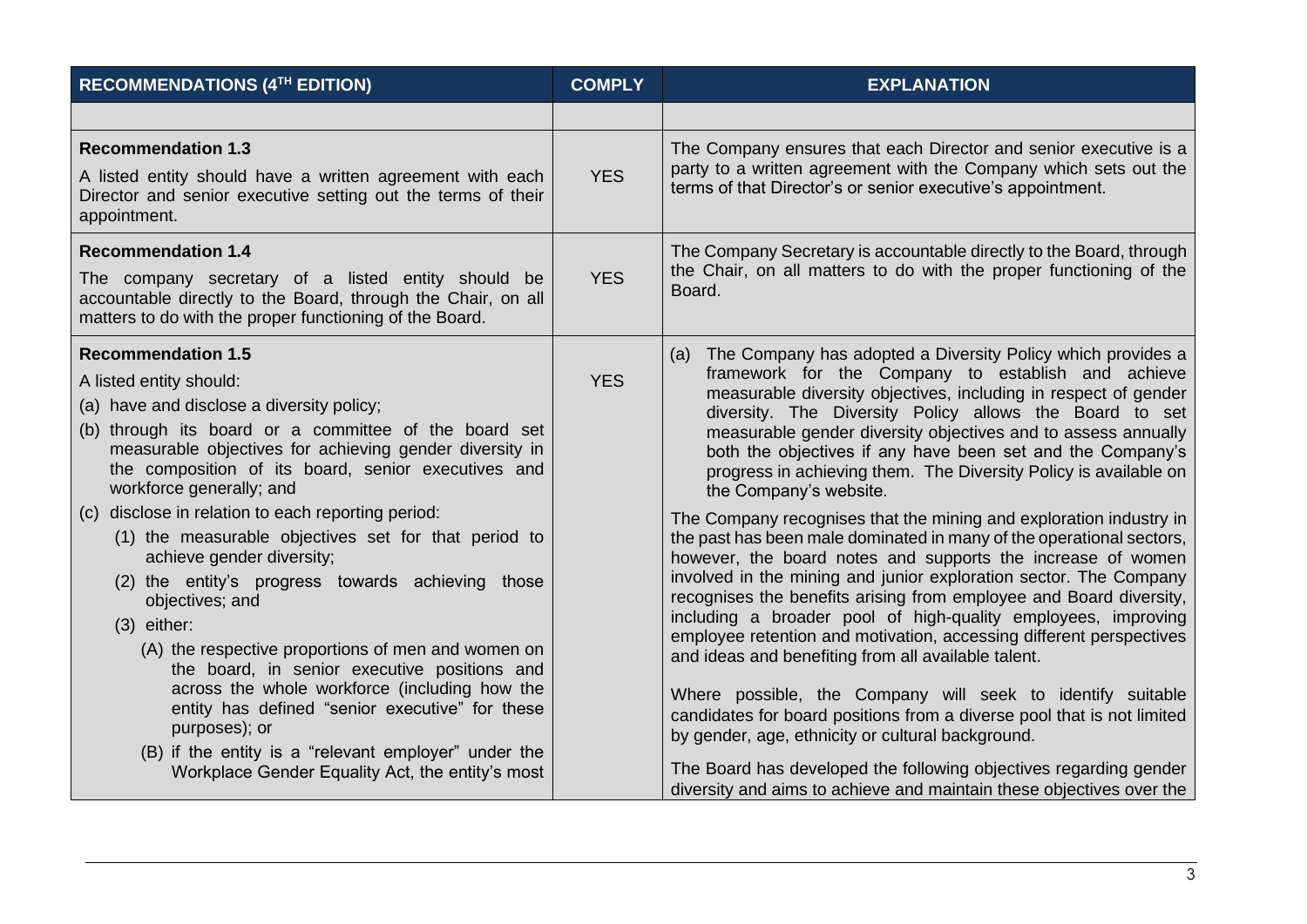| RECOMMENDATIONS (4TH EDITION)                                                                                                                                                                                                                                                                                                                                                     | <b>COMPLY</b> | <b>EXPLANATION</b>                                                                                                                                                                                                                                                                                                                                                                                                                                                                                                                                                                                                                                                                                    |
|-----------------------------------------------------------------------------------------------------------------------------------------------------------------------------------------------------------------------------------------------------------------------------------------------------------------------------------------------------------------------------------|---------------|-------------------------------------------------------------------------------------------------------------------------------------------------------------------------------------------------------------------------------------------------------------------------------------------------------------------------------------------------------------------------------------------------------------------------------------------------------------------------------------------------------------------------------------------------------------------------------------------------------------------------------------------------------------------------------------------------------|
| recent "Gender Equality Indicators", as defined in<br>and published under that Act.<br>If the entity was in the S&P/ASX 300 Index at the<br>commencement of the reporting period, the measurable<br>objective for achieving gender diversity in the composition of<br>its board should be to have not less than 30% of its directors<br>of each gender within a specified period. |               | next five years as/if any director and senior executive positions<br>become vacant and appropriately qualified candidates become<br>available:<br>(b)<br>the respective proportions of women on the Board, in<br>(i)<br>senior executive positions and across the whole<br>organisation at the end of the year are set out in the<br>following table:<br><b>Diversity</b><br>Progress at 31<br><b>March 2022</b><br>objectives<br>Whole organisation<br>2 out of 7 (29%)<br>(20%)<br><b>Senior Executive</b><br>0 out of 4 (0%)<br>(20%)<br>positions<br>(20%)<br>0 out of 3 (0%)<br><b>Board</b><br>The Company defines "senior executive" as the Board and first line<br>of reporting to the Board. |
| <b>Recommendation 1.6</b><br>A listed entity should:<br>(a) have and disclose a process for periodically evaluating the<br>performance of the Board, its committees and individual<br>Directors; and<br>(b) disclose, in relation to each reporting period, whether a<br>performance evaluation was undertaken in the reporting<br>period in accordance with that process.        | <b>YES</b>    | (a) The Board is responsible for evaluating the performance of the<br>Board, its committees and individual Directors on an annual<br>basis. The process for this is set out in the Company's Process<br>for Performance Evaluation Policy, which is available on the<br>Company's website.<br>The Company recognises the importance of a formal<br>(b)<br>performance evaluation but as the Board evolved over the last<br>few years there was no formal board review conducted during<br>the year.                                                                                                                                                                                                   |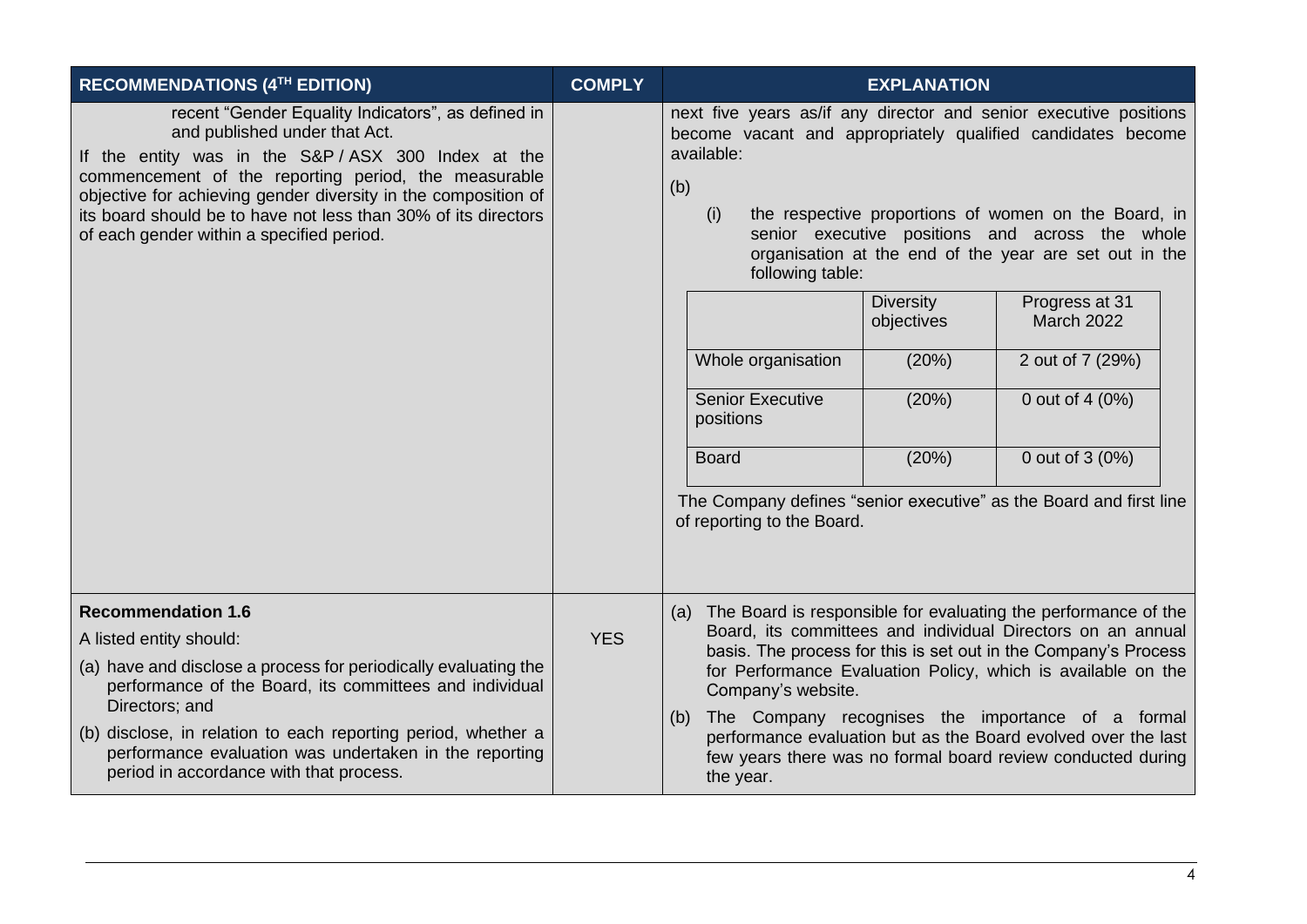| RECOMMENDATIONS (4TH EDITION)                                                                                                                                                                                                                                                                                                                                                                                                                                                                                                                               | <b>COMPLY</b> | <b>EXPLANATION</b>                                                                                                                                                                                                                                                                                                                                                                                                                                                                                                                                                                                                                                                                                                                                                                                                                                                                                                                          |
|-------------------------------------------------------------------------------------------------------------------------------------------------------------------------------------------------------------------------------------------------------------------------------------------------------------------------------------------------------------------------------------------------------------------------------------------------------------------------------------------------------------------------------------------------------------|---------------|---------------------------------------------------------------------------------------------------------------------------------------------------------------------------------------------------------------------------------------------------------------------------------------------------------------------------------------------------------------------------------------------------------------------------------------------------------------------------------------------------------------------------------------------------------------------------------------------------------------------------------------------------------------------------------------------------------------------------------------------------------------------------------------------------------------------------------------------------------------------------------------------------------------------------------------------|
|                                                                                                                                                                                                                                                                                                                                                                                                                                                                                                                                                             |               |                                                                                                                                                                                                                                                                                                                                                                                                                                                                                                                                                                                                                                                                                                                                                                                                                                                                                                                                             |
| <b>Recommendation 1.7</b><br>A listed entity should:<br>(a) have and disclose a process for evaluating the<br>performance of its senior executives at least once every<br>reporting period; and<br>(b) disclose for each reporting period whether a performance<br>evaluation has been undertaken in accordance with that<br>process during or in respect of that period.                                                                                                                                                                                   | <b>YES</b>    | (a) The Board is responsible for evaluating the performance of the<br>Company's senior executives on an annual basis. A senior<br>executive, for these purposes, means key management<br>personnel (as defined in the Corporations Act) other than a non-<br>executive Director.<br>Performance Evaluation<br>Company's<br>Policy<br>The<br>and<br>Remuneration Committee Charter are both available on the<br>Company's website.<br>With the changes in personnel during the year there were no<br>(b)<br>formal performance evaluations conducted in respect of senior<br>management in accordance with the above process during the<br>period.                                                                                                                                                                                                                                                                                           |
| Principle 2: Structure the Board to add value                                                                                                                                                                                                                                                                                                                                                                                                                                                                                                               |               |                                                                                                                                                                                                                                                                                                                                                                                                                                                                                                                                                                                                                                                                                                                                                                                                                                                                                                                                             |
| <b>Recommendation 2.1</b><br>The Board of a listed entity should:<br>(a) have a nomination committee which:<br>has at least three members, a majority of whom are<br>(i)<br>independent Directors; and<br>is chaired by an independent Director,<br>(11)<br>and disclose:<br>the charter of the committee;<br>(III)<br>the members of the committee; and<br>(iv)<br>as at the end of each reporting period, the number of<br>(v)<br>times the committee met throughout the period and<br>the individual attendances of the members at those<br>meetings; or |               | (a) The Company does not have a Nomination Committee. The<br>Company's Nomination Committee Charter provides for the<br>creation of a Nomination Committee (if it is considered it will<br>benefit the Company), with at least two members, a majority of<br>whom are independent Directors and an independent Chairman.<br>The Nomination Committee Charter is available on the<br>Company's website.<br>(b) The Company does not have a Nomination Committee as the<br>Board considers the Company will not currently benefit from its<br>establishment. In accordance with the Company's Board<br>Charter, the Board carries out the duties that would ordinarily be<br>carried out by the Nomination Committee under the Nomination<br>Committee Charter, including the following processes to address<br>succession issues and to ensure the Board has the appropriate<br>balance of skills, experience, independence and knowledge of |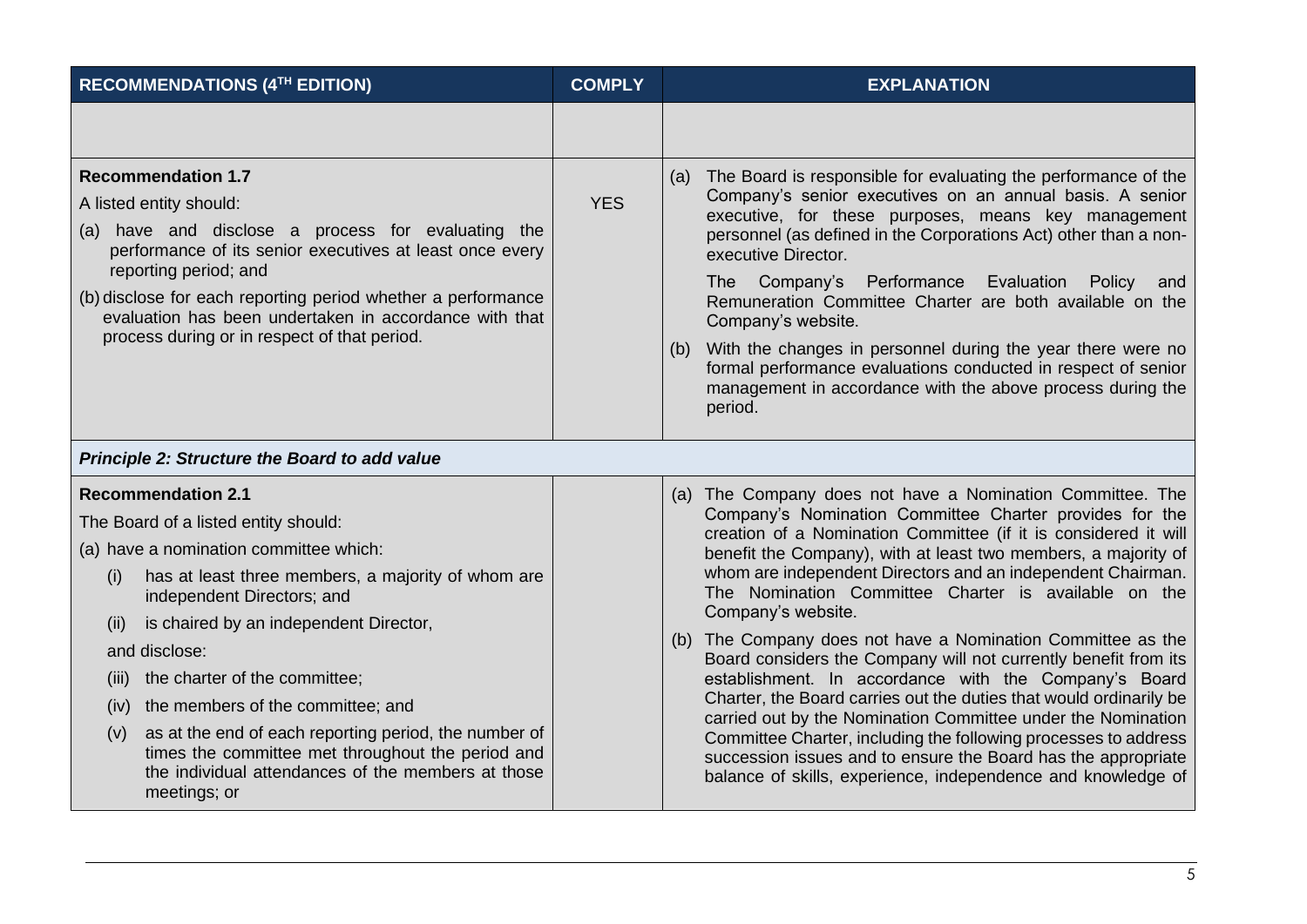| RECOMMENDATIONS (4TH EDITION)                                                                                                                                                                                                                                                                                                                     | <b>COMPLY</b> | <b>EXPLANATION</b>                                                                                                                                                                                                                                                                                                                                                                                                                                                                                                                                                                                                                                                                                                                                                                                                                                                                                                                                                                                                                                                                                                                           |
|---------------------------------------------------------------------------------------------------------------------------------------------------------------------------------------------------------------------------------------------------------------------------------------------------------------------------------------------------|---------------|----------------------------------------------------------------------------------------------------------------------------------------------------------------------------------------------------------------------------------------------------------------------------------------------------------------------------------------------------------------------------------------------------------------------------------------------------------------------------------------------------------------------------------------------------------------------------------------------------------------------------------------------------------------------------------------------------------------------------------------------------------------------------------------------------------------------------------------------------------------------------------------------------------------------------------------------------------------------------------------------------------------------------------------------------------------------------------------------------------------------------------------------|
| (b) if it does not have a nomination committee, disclose that<br>fact and the processes it employs to address Board<br>succession issues and to ensure that the Board has the<br>appropriate balance of skills, experience, independence<br>and knowledge of the entity to enable it to discharge its<br>duties and responsibilities effectively. | <b>YES</b>    | the entity to enable it to discharge its duties and responsibilities<br>effectively:<br>(i) devoting time at least annually to discuss Board succession<br>issues and consider the balance of skills, experience,<br>independence and knowledge of the Board; and<br>(ii) all Board members being involved in the Company's<br>nomination process, to the maximum extent permitted under<br>the Corporations Act and ASX Listing Rules.                                                                                                                                                                                                                                                                                                                                                                                                                                                                                                                                                                                                                                                                                                      |
| <b>Recommendation 2.2</b><br>A listed entity should have and disclose a Board skill matrix<br>setting out the mix of skills and diversity that the Board<br>currently has or is looking to achieve in its membership.                                                                                                                             | <b>YES</b>    | Under the Nomination Committee Charter, the Nomination<br>Committee (or, in its absence, the Board) is required to implement<br>processes to assess the necessary and desirable competencies of<br>Board members, including, experience, expertise, skills and<br>performance of the Board and its committees to ensure the<br>appropriate mix of skills and expertise is present to facilitate<br>successful strategic direction.<br>The Company supports the appointment of Directors who bring a<br>wide range of business and professional skills and experience.<br>For the majority of the year, the Company had a Board of Directors<br>comprising two Non-Executive Directors (including the Chairman)<br>and an Executive Director. As an overriding principle, the Board<br>seeks a mix of skills suitable for a junior resources company listed on<br>the Australian Securities Exchange. A summary of the key board<br>skills matrix is set out below:<br>Full details as to each Director length of service and relevant skills<br>and experience are available in the Company's Annual Report and<br>on the Company's website. |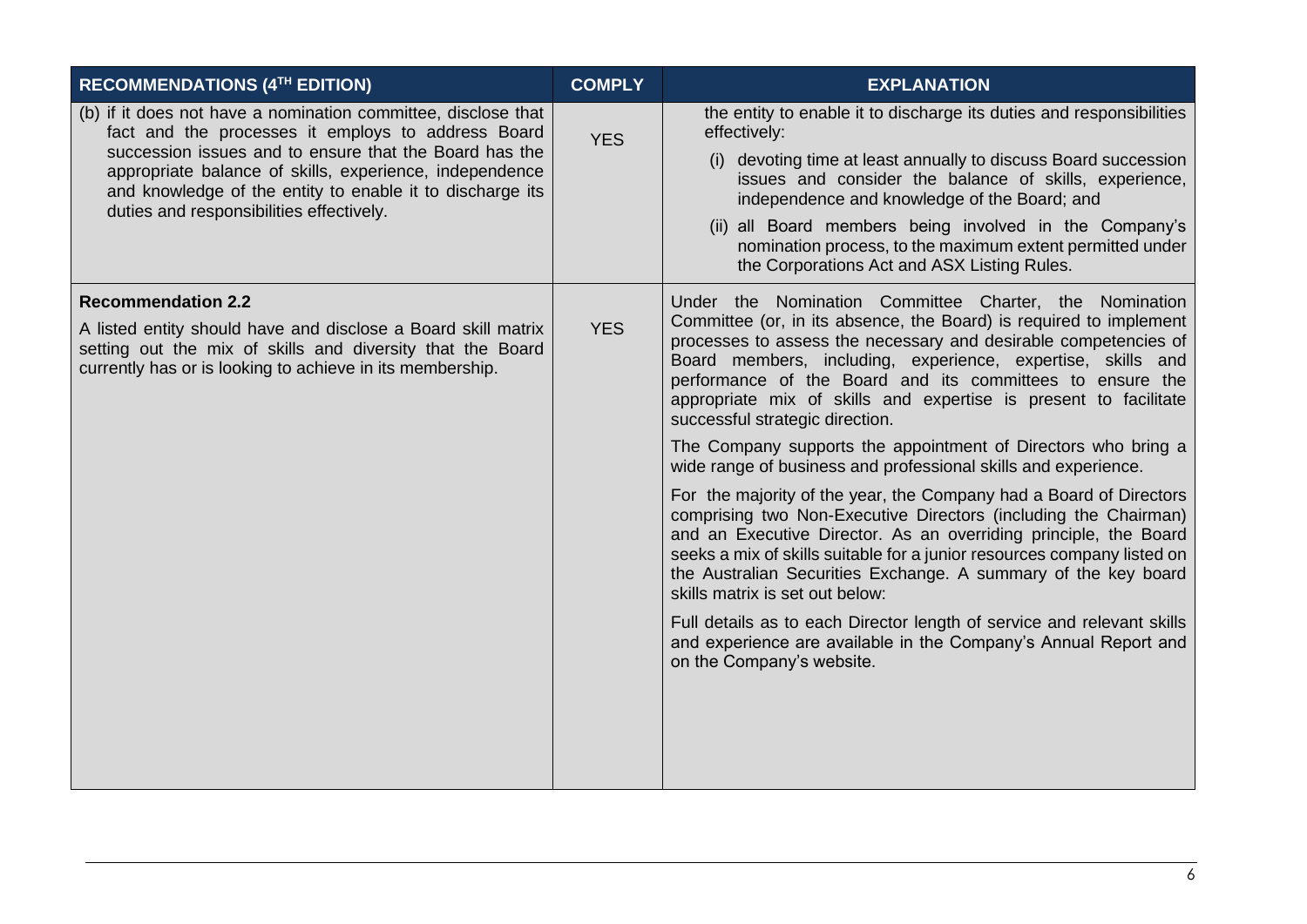| RECOMMENDATIONS (4TH EDITION)                                                                                                                                                                                                                                                                                                                                                                                                                                                                                                                                                                                                                                            | <b>COMPLY</b>          |                           | <b>EXPLANATION</b> |                                    |                                                                                                                                                            |                                                                                                                                                                                                                                                                                                                                                                                                                                                                                                                                                                                                                                                                                                                                                                                                                                                                                                                                                                                                                                      |
|--------------------------------------------------------------------------------------------------------------------------------------------------------------------------------------------------------------------------------------------------------------------------------------------------------------------------------------------------------------------------------------------------------------------------------------------------------------------------------------------------------------------------------------------------------------------------------------------------------------------------------------------------------------------------|------------------------|---------------------------|--------------------|------------------------------------|------------------------------------------------------------------------------------------------------------------------------------------------------------|--------------------------------------------------------------------------------------------------------------------------------------------------------------------------------------------------------------------------------------------------------------------------------------------------------------------------------------------------------------------------------------------------------------------------------------------------------------------------------------------------------------------------------------------------------------------------------------------------------------------------------------------------------------------------------------------------------------------------------------------------------------------------------------------------------------------------------------------------------------------------------------------------------------------------------------------------------------------------------------------------------------------------------------|
| <b>Board skills Matrix</b>                                                                                                                                                                                                                                                                                                                                                                                                                                                                                                                                                                                                                                               |                        |                           |                    |                                    |                                                                                                                                                            |                                                                                                                                                                                                                                                                                                                                                                                                                                                                                                                                                                                                                                                                                                                                                                                                                                                                                                                                                                                                                                      |
| <b>Current</b><br><b>Director/Skills</b>                                                                                                                                                                                                                                                                                                                                                                                                                                                                                                                                                                                                                                 | <b>Capital Markets</b> | <b>Resources Industry</b> |                    | <b>Mining</b>                      | <b>Finance/HR</b>                                                                                                                                          | <b>Listed Company</b>                                                                                                                                                                                                                                                                                                                                                                                                                                                                                                                                                                                                                                                                                                                                                                                                                                                                                                                                                                                                                |
| <b>Tony Leibowitz</b>                                                                                                                                                                                                                                                                                                                                                                                                                                                                                                                                                                                                                                                    |                        |                           |                    |                                    |                                                                                                                                                            |                                                                                                                                                                                                                                                                                                                                                                                                                                                                                                                                                                                                                                                                                                                                                                                                                                                                                                                                                                                                                                      |
| <b>Neil Biddle</b>                                                                                                                                                                                                                                                                                                                                                                                                                                                                                                                                                                                                                                                       |                        |                           |                    |                                    |                                                                                                                                                            |                                                                                                                                                                                                                                                                                                                                                                                                                                                                                                                                                                                                                                                                                                                                                                                                                                                                                                                                                                                                                                      |
| <b>John Young</b>                                                                                                                                                                                                                                                                                                                                                                                                                                                                                                                                                                                                                                                        |                        |                           |                    |                                    |                                                                                                                                                            |                                                                                                                                                                                                                                                                                                                                                                                                                                                                                                                                                                                                                                                                                                                                                                                                                                                                                                                                                                                                                                      |
| <b>Recommendation 2.3</b><br>A listed entity should disclose:<br>(a) the names of the Directors considered by the Board to be<br>independent Directors;<br>(b) if a Director has an interest, position, association or<br>relationship of the type described in Box 2.3 of the ASX<br>Corporate Governance Principles and Recommendation<br>(4 <sup>th</sup> Edition), but the Board is of the opinion that it does not<br>compromise the independence of the Director, the nature<br>of the interest, position, association or relationship in<br>question and an explanation of why the Board is of that<br>opinion; and<br>(c) the length of service of each Director |                        |                           | <b>YES</b>         | Director services.<br>independent. | materiality thresholds.<br>not) for the following reasons:<br>his appointment on 4 September 2020.<br>substantial shareholder within the last three years. | (a) The Company has considered the factors relevant to assessing<br>the definition of independence in Box 2.3 of the ASX, and the<br>During the year the Directors were considered to be independent (or<br>Mr Tony Leibowitz is considered to be an independent director since<br>Mr John Young is not considered to be an independent Director since<br>his appointment on 2 September 2019 as he provides Executive<br>Mr Neil Biddle is not considered to be an independent director since<br>his appointment on 4 September 2020 as he represented a<br>(b) The Company will disclose in this Statement or the Annual Report<br>any instances where this applies and an explanation of the<br>Board's opinion why the relevant Director is still considered to be<br>The Board acknowledges the grant of Performance Rights to Non-<br>Executive Directors is contrary to the Recommendations on<br>Independence, however, the Board considers the grant of<br>Performance Rights is reasonable in the circumstances, given the |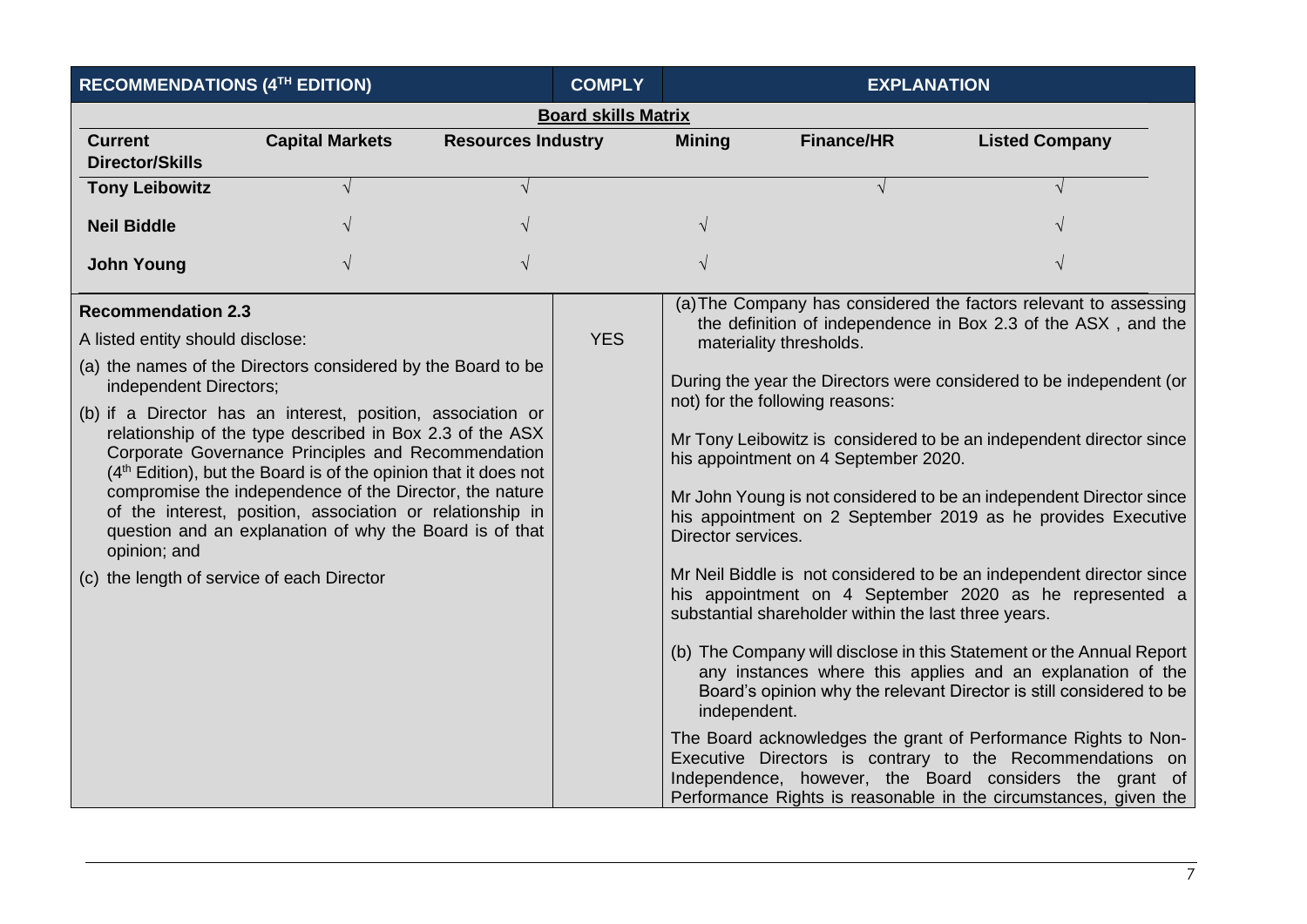| RECOMMENDATIONS (4TH EDITION)                                                                                                                                                                                                                                                                                              | <b>COMPLY</b> | <b>EXPLANATION</b>                                                                                                                                                                                                                                                                                                                                                                                                                                                                                                                                                              |
|----------------------------------------------------------------------------------------------------------------------------------------------------------------------------------------------------------------------------------------------------------------------------------------------------------------------------|---------------|---------------------------------------------------------------------------------------------------------------------------------------------------------------------------------------------------------------------------------------------------------------------------------------------------------------------------------------------------------------------------------------------------------------------------------------------------------------------------------------------------------------------------------------------------------------------------------|
|                                                                                                                                                                                                                                                                                                                            |               | necessity to attract the highest calibre of professionals to the<br>Company and notes that it is common in the junior exploration<br>industry to award rights to Executive and Non-Executive Directors.<br>The Board considers that the issue of Performance Rights does not<br>interfere with the director's capacity to bring an independent<br>judgement to bear on issues before the board and to act in the best<br>interests of the entity.<br>(c) The Company's Annual Report discloses the length of service of<br>each Director, as at the end of each financial year. |
| <b>Recommendation 2.4</b><br>A majority of the Board of a listed entity should be<br>independent Directors.                                                                                                                                                                                                                | <b>NO</b>     | The Company's Board Charter sets out the Company's priority to<br>achieve an appropriate balance between independent and non-<br>independent representation on the Board.<br>The Board currently comprises a total of 3 directors, of whom only                                                                                                                                                                                                                                                                                                                                 |
|                                                                                                                                                                                                                                                                                                                            |               | one is considered to be independent and as such does not have a<br>majority of independent directors.                                                                                                                                                                                                                                                                                                                                                                                                                                                                           |
| <b>Recommendation 2.5</b><br>The Chair of the Board of a listed entity should be an<br>independent Director and, in particular, should not be the<br>same person as the CEO of the entity.                                                                                                                                 | <b>YES</b>    | The Chair of the Company is an independent Director and is not the<br>CEO of the Company.                                                                                                                                                                                                                                                                                                                                                                                                                                                                                       |
| <b>Recommendation 2.6</b><br>A listed entity should have a program for inducting new<br>directors and for periodically reviewing whether there is a need<br>for existing directors to undertake professional development to<br>maintain the skills and knowledge needed to perform their role<br>as directors effectively. | <b>YES</b>    | In accordance with the Company's Nomination Committee Charter,<br>the Nominations Committee (or, in its absence, the Board) is<br>responsible for the approval and review of induction and continuing<br>professional development programs and procedures for Directors to<br>ensure that they can effectively discharge their responsibilities. An<br>informal induction program with any new director is undertaken by<br>the Chairman and Company Secretary.                                                                                                                 |
|                                                                                                                                                                                                                                                                                                                            |               | Each Director has the right of access to all relevant Company<br>Information and to the Company's Executives and, subject to prior<br>consultation with the Chairman, may seek independent professional<br>advice in the furtherance of their duties as Directors at the Company's                                                                                                                                                                                                                                                                                              |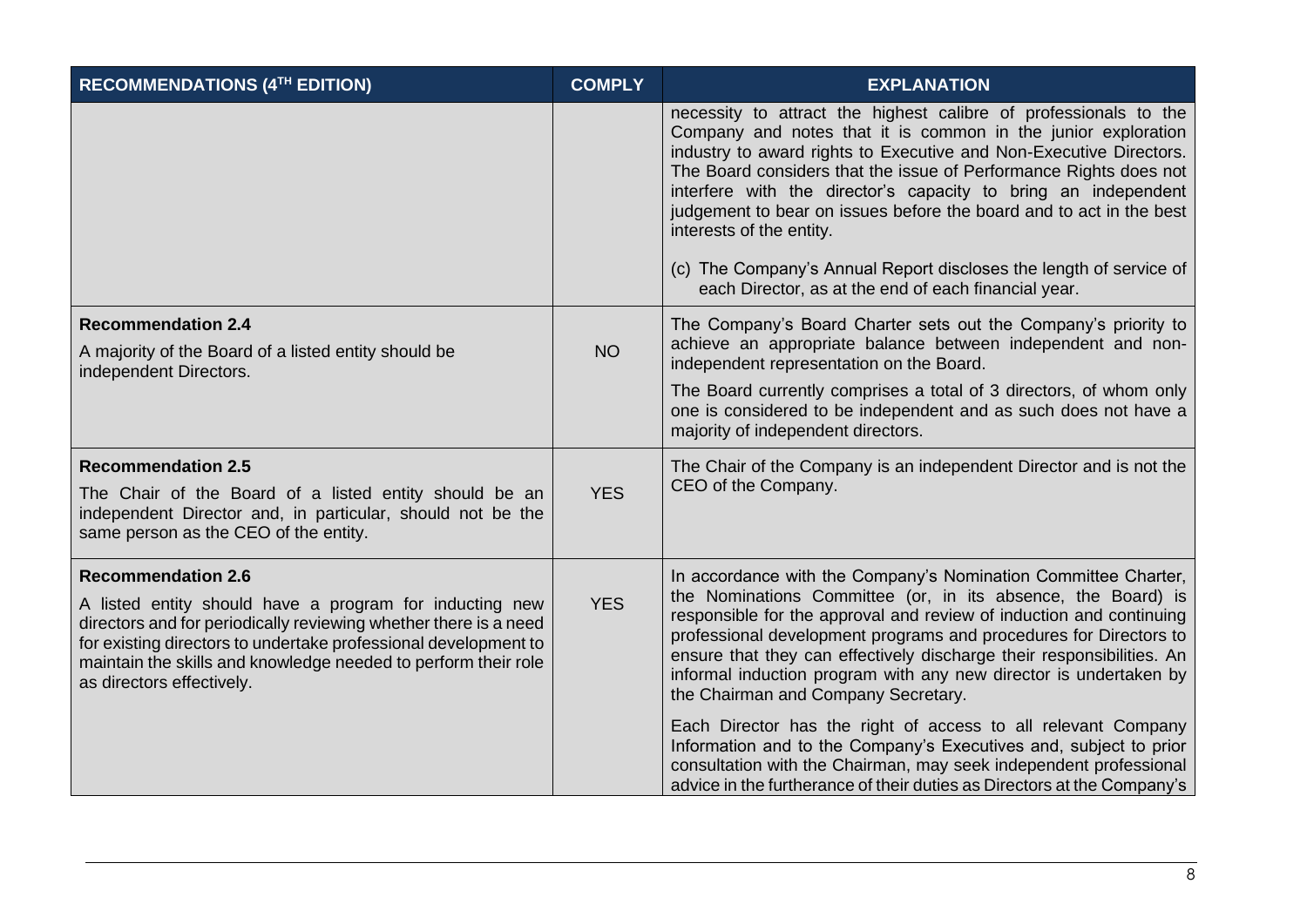| <b>RECOMMENDATIONS (4TH EDITION)</b>                                                                                                                                                                                                       | <b>COMPLY</b> | <b>EXPLANATION</b>                                                                                                                                                                                                    |  |
|--------------------------------------------------------------------------------------------------------------------------------------------------------------------------------------------------------------------------------------------|---------------|-----------------------------------------------------------------------------------------------------------------------------------------------------------------------------------------------------------------------|--|
|                                                                                                                                                                                                                                            |               | expense.                                                                                                                                                                                                              |  |
| <b>Principle 3: Act ethically and responsibly</b>                                                                                                                                                                                          |               |                                                                                                                                                                                                                       |  |
| <b>Recommendation 3.1</b><br>A listed entity should articulate and disclose its values                                                                                                                                                     | <b>YES</b>    | The Company's Corporate Code of Conduct includes Trek's values<br>and expected behaviours which guide the way we work with our<br>employees, business partners, suppliers and the communities in<br>which we operate. |  |
| <b>Recommendation 3.2</b><br>A listed entity should:<br>(a) have a code of conduct for its Directors, senior executives<br>and employees; and<br>(b) ensure that the board or a committee of the board is                                  | <b>YES</b>    | (a) The Company's Corporate Code of Conduct applies to the<br>Company's Directors, senior executives and employees.<br>(b) Any material breaches of the Code of Conduct are reported to<br>the Board.                 |  |
| informed of any material breaches of that code.<br><b>Recommendation 3.3</b><br>A listed entity should:<br>(a) have and disclose a whistleblower policy; and                                                                               | <b>YES</b>    | (a) The Company has adopted a Whistleblower protection policy.<br>(b) Any material incidences reported under the Whistleblower Policy                                                                                 |  |
| (b) ensure that the board or a committee of the board is<br>informed of any material incidents reported under that policy.                                                                                                                 |               | are reported to the Board.                                                                                                                                                                                            |  |
| <b>Recommendation 3.4</b><br>A listed entity should:<br>(a) have and disclose an anti-bribery and corruption policy;<br>and<br>(b) ensure that the board or committee of the board is<br>informed of any material breaches of that policy. |               | (a) The Company has adopted an Anti-Bribery & Corruption policy.<br>(b) Any material incidences reported under the<br>Anti-Bribery &<br>Corruption policy are reported to the Board.                                  |  |
| Principle 4: Safeguard integrity in financial reporting                                                                                                                                                                                    |               |                                                                                                                                                                                                                       |  |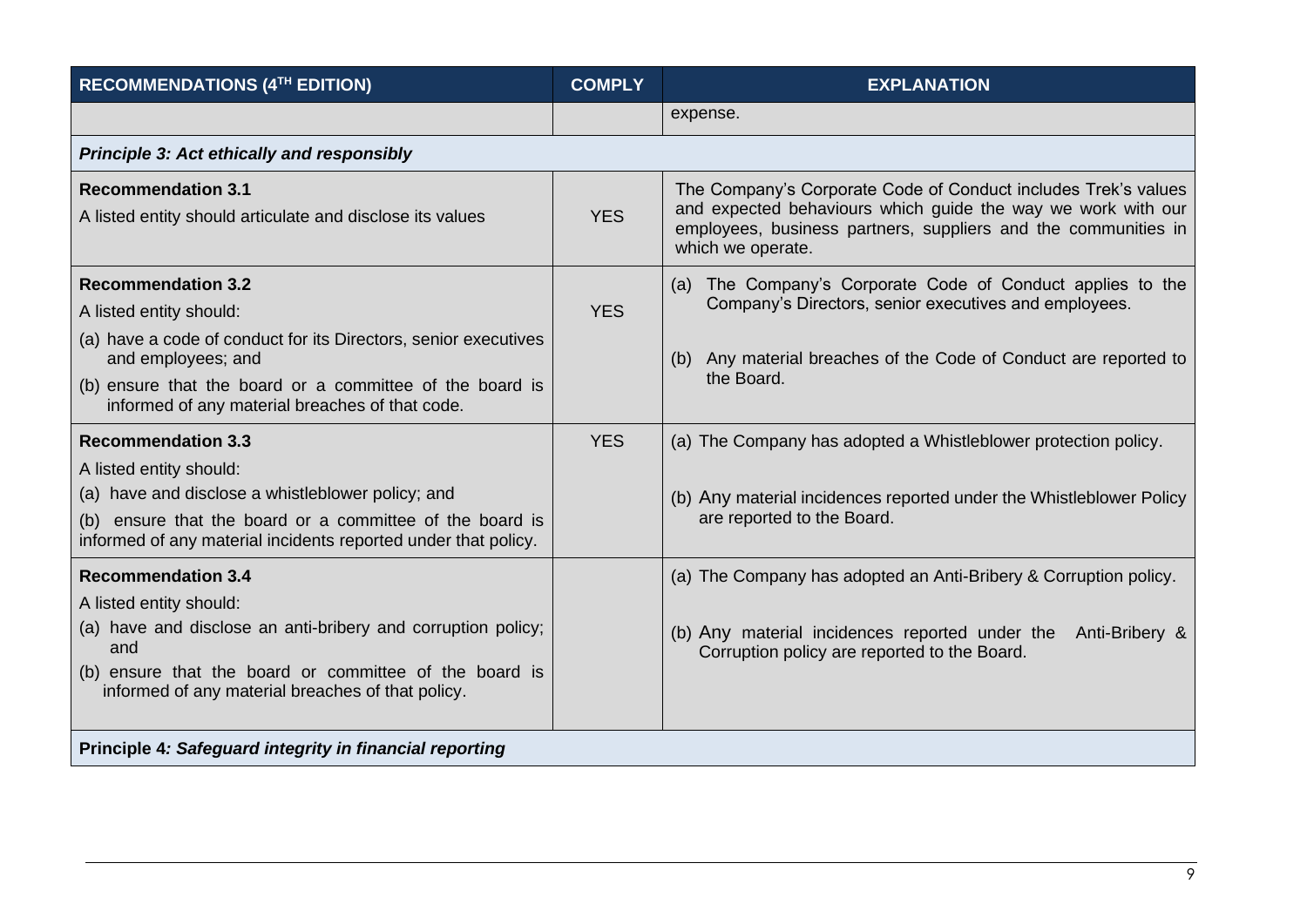| <b>RECOMMENDATIONS (4TH EDITION)</b>                                                                                                                                                                                                                                                                                                                                                                                                                                                                                                                                                                                                                                                                                                                                                                                                                                                                                                                                                                                           | <b>COMPLY</b> | <b>EXPLANATION</b>                                                                                                                                                                                                                                                                                                                                                                                                                                                                                                                                                                                                                                                                                                                                                                                                                                                                                                                                                                                                                                                                                                                                                                                                                                                                                                                                                                                                                                                                                                                                                                                                                                                                                                                                                                                                                                                                                                                                                                                                                                                                                      |
|--------------------------------------------------------------------------------------------------------------------------------------------------------------------------------------------------------------------------------------------------------------------------------------------------------------------------------------------------------------------------------------------------------------------------------------------------------------------------------------------------------------------------------------------------------------------------------------------------------------------------------------------------------------------------------------------------------------------------------------------------------------------------------------------------------------------------------------------------------------------------------------------------------------------------------------------------------------------------------------------------------------------------------|---------------|---------------------------------------------------------------------------------------------------------------------------------------------------------------------------------------------------------------------------------------------------------------------------------------------------------------------------------------------------------------------------------------------------------------------------------------------------------------------------------------------------------------------------------------------------------------------------------------------------------------------------------------------------------------------------------------------------------------------------------------------------------------------------------------------------------------------------------------------------------------------------------------------------------------------------------------------------------------------------------------------------------------------------------------------------------------------------------------------------------------------------------------------------------------------------------------------------------------------------------------------------------------------------------------------------------------------------------------------------------------------------------------------------------------------------------------------------------------------------------------------------------------------------------------------------------------------------------------------------------------------------------------------------------------------------------------------------------------------------------------------------------------------------------------------------------------------------------------------------------------------------------------------------------------------------------------------------------------------------------------------------------------------------------------------------------------------------------------------------------|
| <b>Recommendation 4.1</b><br>The Board of a listed entity should:<br>(a) have an audit committee which:<br>(i)<br>has at least three members, all of whom are non-<br>executive Directors and a majority of whom are<br>independent Directors; and<br>is chaired by an independent Director, who is not<br>(ii)<br>the Chair of the Board,<br>and disclose:<br>the charter of the committee;<br>(iii)<br>the relevant qualifications and experience of the<br>(iv)<br>members of the committee; and<br>in relation to each reporting period, the number of<br>(v)<br>times the committee met throughout the period and<br>the individual attendances of the members at those<br>meetings; or<br>(b) if it does not have an audit committee, disclose that fact<br>and the processes it employs that independently verify and<br>safeguard the integrity of its financial reporting, including<br>the processes for the appointment and removal of the<br>external auditor and the rotation of the audit engagement<br>partner. | <b>YES</b>    | (a) The Company does not have an Audit Committee. The<br>Company's Audit Committee Charter provides for the creation of<br>an Audit Committee (if it is considered it will benefit the Company),<br>with at least three members, all of whom are non-executive<br>Directors and a majority of whom are independent Directors and<br>an independent Chairman, who is not the Chair of the Board. The<br>Audit Committee Charter is available on the Company's website.<br>(b) The Company does not have an Audit Committee as the Board<br>considers the Company will not currently benefit from its<br>establishment. In accordance with the Company's Board Charter,<br>the Board carries out the duties that would ordinarily be carried<br>out by the Audit Committee under the Audit Committee Charter.<br>The processes the Board employs to independently verify and<br>safeguard the integrity of its financial reporting include discussions<br>with management and the external auditors regarding the adequacy<br>and effectiveness of the accounting and financial controls, including<br>the Company's policies and procedures to assess, monitor, and<br>manage business risk, and legal and ethical compliance programs<br>(eg the Company's Code of Conduct). Where required the Board<br>meets separately with management and the external auditors to<br>discuss any issues and concerns warranting attention, including but<br>not limited to their assessments of the effectiveness of internal<br>controls and the process for improvement. The Board reviews with<br>the external auditors any audit problems or difficulties and<br>management's response. The Board receives reports from the<br>external auditor on the critical policies and practices of the Company,<br>and all alternative treatments of financial information, within<br>generally accepted accounting principles, that have been discussed<br>with management.<br>The Board employs processes for the appointment and removal of<br>the external auditor and the rotation of the audit engagement partner |
|                                                                                                                                                                                                                                                                                                                                                                                                                                                                                                                                                                                                                                                                                                                                                                                                                                                                                                                                                                                                                                |               | including pre-approval of all audit and non-audit services provided<br>by the external auditors and does not engage the external auditors                                                                                                                                                                                                                                                                                                                                                                                                                                                                                                                                                                                                                                                                                                                                                                                                                                                                                                                                                                                                                                                                                                                                                                                                                                                                                                                                                                                                                                                                                                                                                                                                                                                                                                                                                                                                                                                                                                                                                               |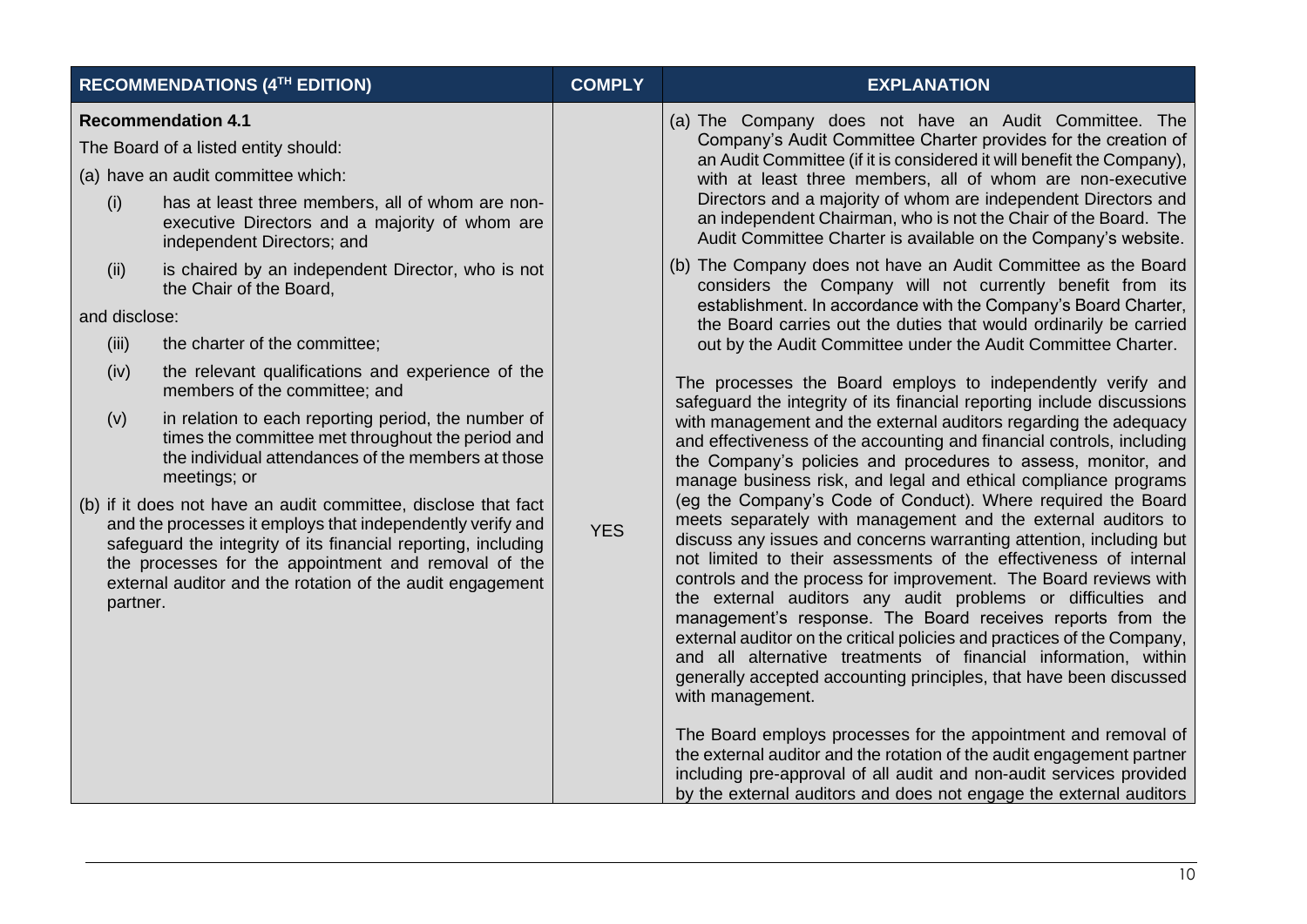| RECOMMENDATIONS (4TH EDITION)                                                                                                                                                                                                                                                                                                                                                                                                                                                                                                                                                                                 | <b>COMPLY</b> | <b>EXPLANATION</b>                                                                                                                                                                                                                                                                                                                                                                                                                                                                                                                                                                               |
|---------------------------------------------------------------------------------------------------------------------------------------------------------------------------------------------------------------------------------------------------------------------------------------------------------------------------------------------------------------------------------------------------------------------------------------------------------------------------------------------------------------------------------------------------------------------------------------------------------------|---------------|--------------------------------------------------------------------------------------------------------------------------------------------------------------------------------------------------------------------------------------------------------------------------------------------------------------------------------------------------------------------------------------------------------------------------------------------------------------------------------------------------------------------------------------------------------------------------------------------------|
|                                                                                                                                                                                                                                                                                                                                                                                                                                                                                                                                                                                                               |               | to perform any non-audit/assurance services that may impair or<br>appear to impair the external auditor's judgment or independence in<br>respect of the Company. The Board reviews and assess the<br>independence of the external auditor, including but not limited to any<br>relationships with the Company or any other entity that may impair<br>or appear to impair the external auditor's judgement or<br>independence in respect of the Company.                                                                                                                                          |
| <b>Recommendation 4.2</b><br>The Board of a listed entity should, before it approves the<br>entity's financial statements for a financial period, receive from<br>its CEO and CFO a declaration that the financial records of the<br>entity have been properly maintained and that the financial<br>statements comply with the appropriate accounting standards<br>and give a true and fair view of the financial position and<br>performance of the entity and that the opinion has been formed<br>on the basis of a sound system of risk management and<br>internal control which is operating effectively. | <b>YES</b>    | The Company obtains a declaration from the or Chief Executive<br>Officer and Company Secretary (CFO equivalent) that the financial<br>records of the entity have been properly maintained and that the<br>financial statements comply with the appropriate accounting<br>standards and give a true and fair view of the financial position and<br>performance of the entity and that the opinion has been formed on<br>the basis of a sound system of risk management and internal control<br>which is operating effectively before it approves each quarterly, half<br>yearly or annual report. |
| <b>Recommendation 4.3</b><br>A listed entity should disclose its process to verify the integrity<br>of any periodic corporate report it releases to the market that<br>is not audited or reviewed by an external auditor.                                                                                                                                                                                                                                                                                                                                                                                     | <b>YES</b>    | The Company obtains a declaration from the Chief Executive Officer<br>and Company Secretary (CFO equivalent) for periodic (Quarterly)<br>reports that the financial records of the entity have been properly<br>maintained and that the financial statements comply with the<br>appropriate accounting standards and give a true and fair view of the<br>financial position and performance of the entity and that the opinion<br>has been formed on the basis of a sound system of risk management<br>and internal control which is operating effectively.                                      |
| Principle 5: Make timely and balanced disclosure                                                                                                                                                                                                                                                                                                                                                                                                                                                                                                                                                              |               |                                                                                                                                                                                                                                                                                                                                                                                                                                                                                                                                                                                                  |
| <b>Recommendation 5.1</b>                                                                                                                                                                                                                                                                                                                                                                                                                                                                                                                                                                                     | <b>YES</b>    | The Continuous Disclosure Policy provides details of the Company's<br>disclosure requirements as required by the ASX Listing Rules and<br>other relevant legislation. The Continuous Disclosure Policy is<br>available on the Company website.                                                                                                                                                                                                                                                                                                                                                   |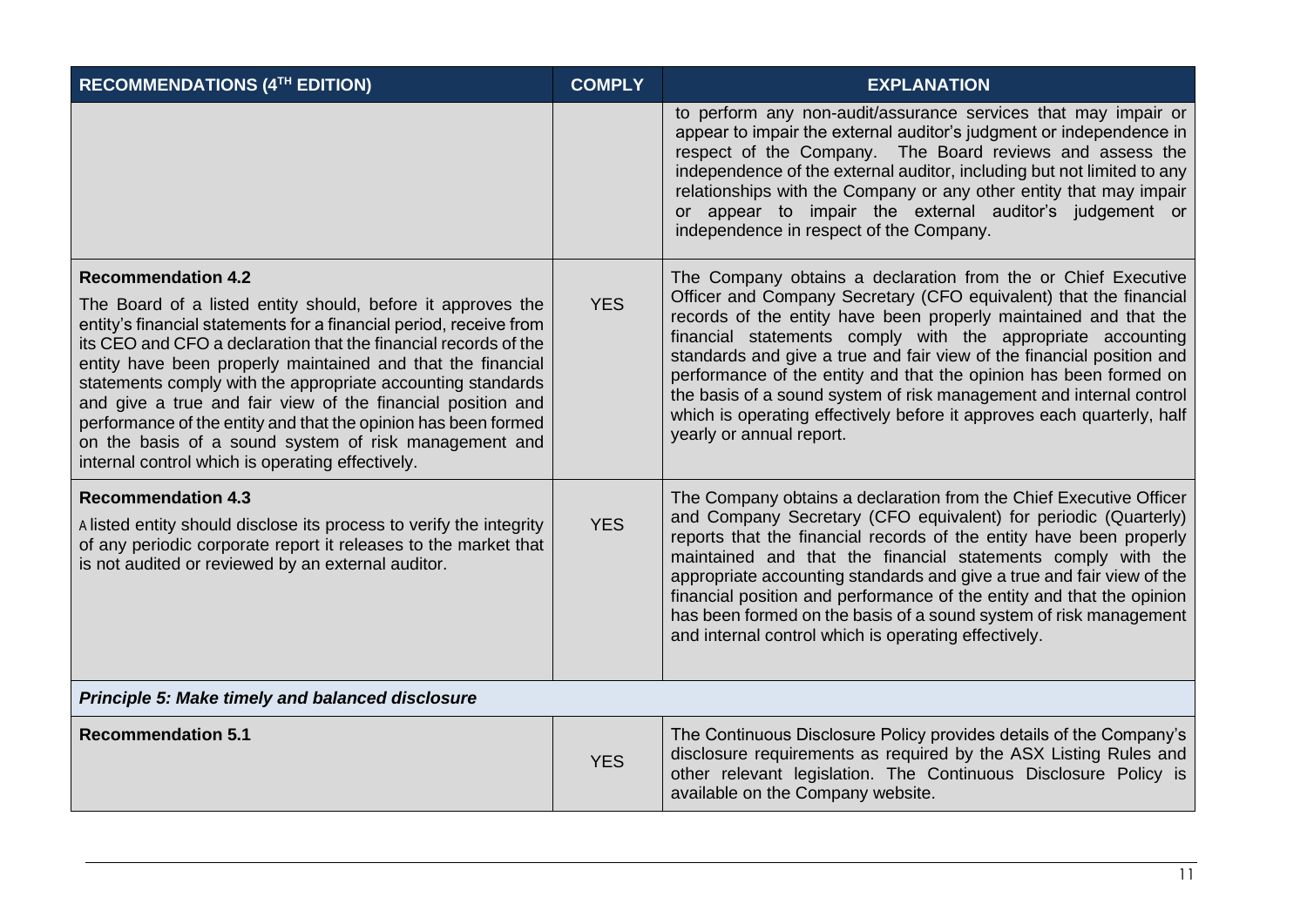| <b>RECOMMENDATIONS (4TH EDITION)</b>                                                                                                                                                                               | <b>COMPLY</b> | <b>EXPLANATION</b>                                                                                                                                                                                                                   |
|--------------------------------------------------------------------------------------------------------------------------------------------------------------------------------------------------------------------|---------------|--------------------------------------------------------------------------------------------------------------------------------------------------------------------------------------------------------------------------------------|
| A listed entity should have and disclose a written policy for<br>complying with its continuous disclosure obligations under<br>listing rule 3.1.                                                                   |               |                                                                                                                                                                                                                                      |
| <b>Recommendation 5.2</b>                                                                                                                                                                                          | <b>YES</b>    | It is standard practice that all key announcements at the discretion of<br>the Chief Executive Officer or Executive Director are circulated to and                                                                                   |
| A listed entity should ensure that its board receives copies of<br>all material market announcements promptly after they have<br>been made.                                                                        |               | reviewed by all members of the Board prior to release.                                                                                                                                                                               |
| <b>Recommendation 5.3</b>                                                                                                                                                                                          |               | It is standard practice that any new and substantive investor or<br>analyst presentation will be released on the ASX Market                                                                                                          |
| A listed entity that gives a new and substantive investor or<br>analyst presentation should release a copy of the presentation<br>materials on the ASX Market Announcements Platform ahead<br>of the presentation. | <b>YES</b>    | Announcements Platform ahead of the presentation.                                                                                                                                                                                    |
|                                                                                                                                                                                                                    |               |                                                                                                                                                                                                                                      |
| Principle 6: Respect the rights of security holders                                                                                                                                                                |               |                                                                                                                                                                                                                                      |
| <b>Recommendation 6.1</b><br>A listed entity should provide information about itself and its<br>governance to investors via its website.                                                                           | <b>YES</b>    | Information about the Company and its governance is available in the<br>Corporate Governance Charters, Policies and Procedures which can<br>be found on the Company's website.                                                       |
| <b>Recommendation 6.2</b>                                                                                                                                                                                          |               | The Company has adopted a Shareholder Communication Policy                                                                                                                                                                           |
| A listed entity should have an investor relations program that<br>facilitates effective two-way communication with investors.                                                                                      | <b>YES</b>    | which aims to<br>promote and facilitate effective two-way<br>communication with investors. The Policy outlines a range of ways in<br>which information is communicated to shareholders and is available<br>on the Company's website. |
| <b>Recommendation 6.3</b>                                                                                                                                                                                          |               | The Company recognises the right of Shareholders to be informed of                                                                                                                                                                   |
| A listed entity should disclose how it facilitates and<br>encourages participation at meetings of security holders.                                                                                                | <b>YES</b>    | matters, which affect their investments in the Company. The Board<br>aims to ensure that the Shareholders are informed of all major<br>developments affecting the Company. The Company has adopted a                                 |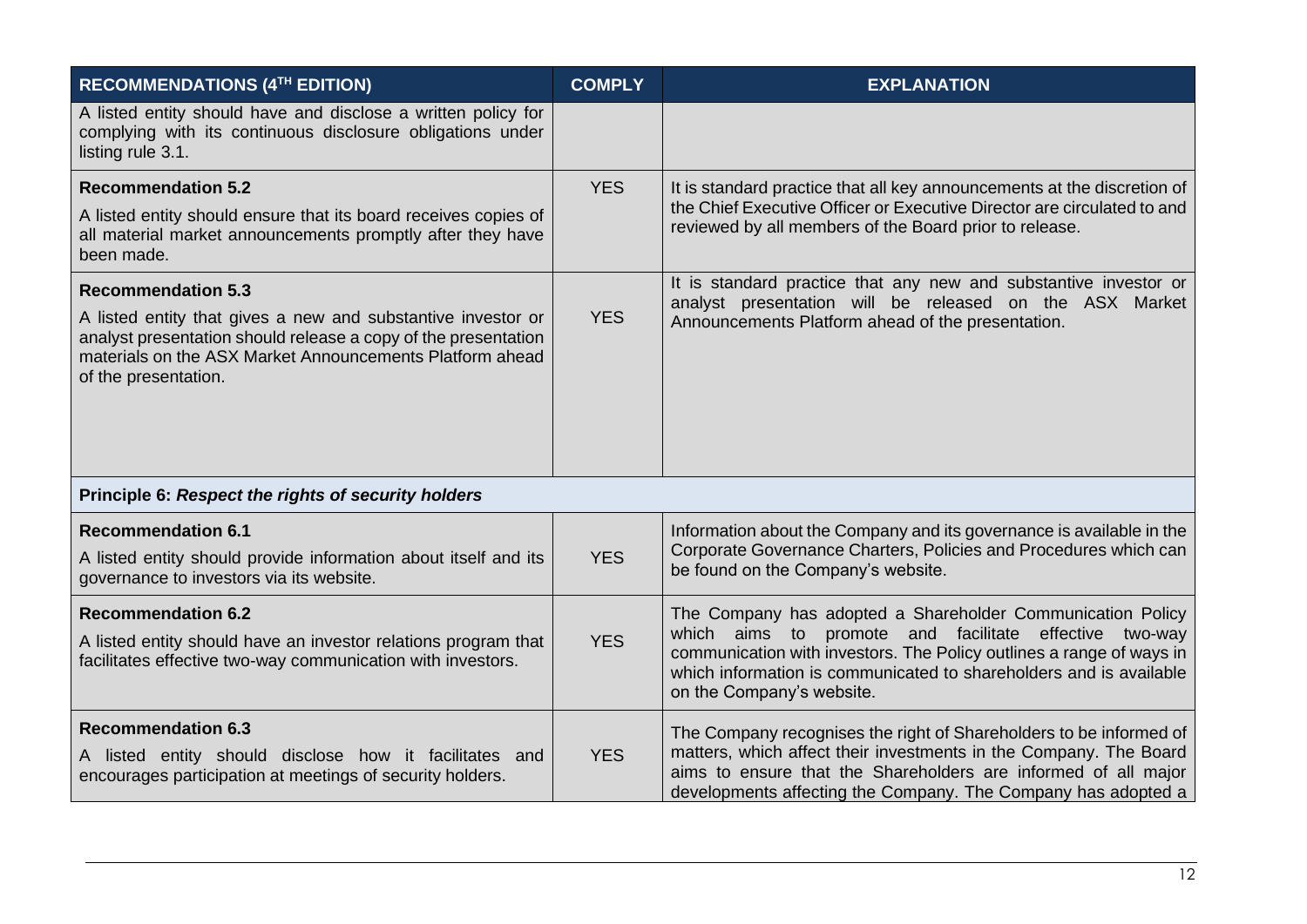| RECOMMENDATIONS (4TH EDITION)                                                                                                                                                  | <b>COMPLY</b> | <b>EXPLANATION</b>                                                                                                                                                                                                                                                                                                                                                                    |
|--------------------------------------------------------------------------------------------------------------------------------------------------------------------------------|---------------|---------------------------------------------------------------------------------------------------------------------------------------------------------------------------------------------------------------------------------------------------------------------------------------------------------------------------------------------------------------------------------------|
|                                                                                                                                                                                |               | written policy on Shareholder communication, a copy of which can be<br>found on the Company website.                                                                                                                                                                                                                                                                                  |
|                                                                                                                                                                                |               | The Board encourages participation of Shareholders at the Annual<br>General Meeting and on occasion provides a presentation on the<br>Company which is also lodged with the Australian Securities<br>Exchange Limited (ASX).                                                                                                                                                          |
| <b>Recommendation 6.4</b>                                                                                                                                                      |               | In accordance with best practice all substantive resolutions at a                                                                                                                                                                                                                                                                                                                     |
| A listed entity should ensure that all substantive resolutions at<br>a meeting of security holders are decided by a poll rather than<br>by a show of hands.                    | <b>YES</b>    | meeting of security holders are decided by a poll rather than by a<br>show of hands. (Refer recent AGM and General meetings).                                                                                                                                                                                                                                                         |
| <b>Recommendation 6.5</b>                                                                                                                                                      | <b>YES</b>    | The Shareholder Communication Policy provides that security<br>holders can register with the Company to receive email notifications                                                                                                                                                                                                                                                   |
| A listed entity should give security holders the option to receive<br>communications from, and send communications to, the entity<br>and its security registry electronically. |               | when an announcement is made by the Company to the ASX,<br>including the release of the Annual Report, half yearly reports and<br>quarterly reports. Links are made available to the Company's website<br>on which all information provided to the ASX is posted. The<br>Company's share registrar Computershare encourages shareholders<br>to receive communications electronically. |
| Principle 7: Recognise and manage risk                                                                                                                                         |               |                                                                                                                                                                                                                                                                                                                                                                                       |
| <b>Recommendation 7.1</b>                                                                                                                                                      |               | (a) The Company does not have a Risk Committee.                                                                                                                                                                                                                                                                                                                                       |
| The Board of a listed entity should:                                                                                                                                           |               | (b) The Company does not have a Risk Committee as the Board                                                                                                                                                                                                                                                                                                                           |
| (a) have a committee or committees to oversee risk, each of<br>which:                                                                                                          |               | consider the Company will not currently benefit from its<br>establishment. The Board has delegated to management to<br>implement a suitable risk management system considering the                                                                                                                                                                                                    |
| (i)<br>has at least three members, a majority of whom<br>are independent Directors; and                                                                                        |               | Company's stage of development                                                                                                                                                                                                                                                                                                                                                        |
| is chaired by an independent Director,<br>(ii)                                                                                                                                 |               | A copy of the Risk Management Policy is available on the<br>Company's website.                                                                                                                                                                                                                                                                                                        |
| and disclose:                                                                                                                                                                  |               | In accordance with the Company's Board Charter, the Board                                                                                                                                                                                                                                                                                                                             |
| the charter of the committee;<br>(iii)                                                                                                                                         |               | carries out the duties that would ordinarily be carried out by a<br>Risk Committee under the Risk Management Policy including the                                                                                                                                                                                                                                                     |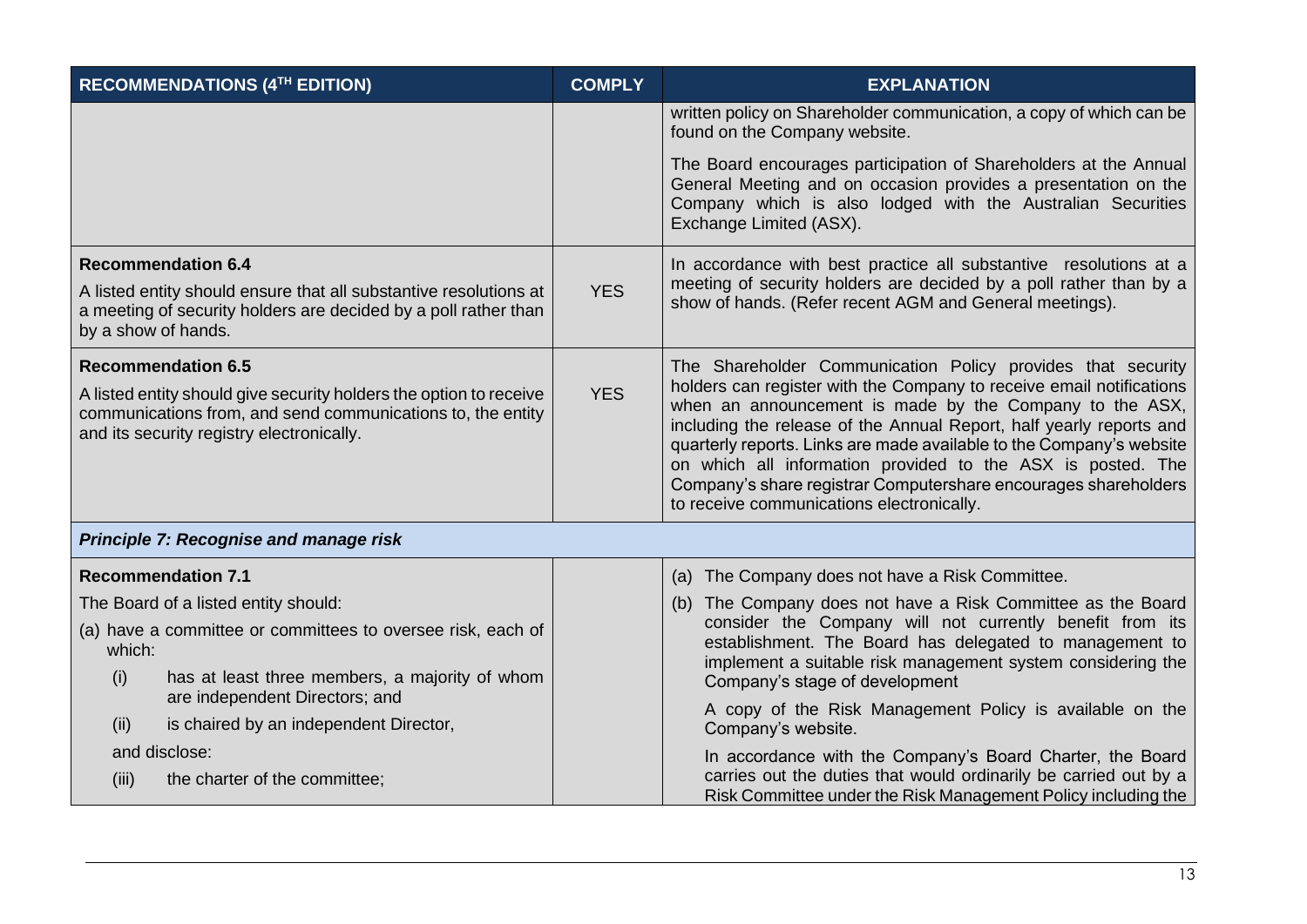| RECOMMENDATIONS (4TH EDITION)                                                                                                                                                                                                                                                                                                                                                                                                        | <b>COMPLY</b> | <b>EXPLANATION</b>                                                                                                                                                                                                                                                                                                                                                                                                                                                                                                                                                                                                                                                                                                                                                                                                                                                         |
|--------------------------------------------------------------------------------------------------------------------------------------------------------------------------------------------------------------------------------------------------------------------------------------------------------------------------------------------------------------------------------------------------------------------------------------|---------------|----------------------------------------------------------------------------------------------------------------------------------------------------------------------------------------------------------------------------------------------------------------------------------------------------------------------------------------------------------------------------------------------------------------------------------------------------------------------------------------------------------------------------------------------------------------------------------------------------------------------------------------------------------------------------------------------------------------------------------------------------------------------------------------------------------------------------------------------------------------------------|
| the members of the committee; and<br>(iv)<br>(v)<br>as at the end of each reporting period, the number<br>of times the committee met throughout the period<br>and the individual attendances of the members at<br>those meetings; or<br>(b) if it does not have a risk committee or committees that<br>satisfy (a) above, disclose that fact and the process it<br>employs for overseeing the entity's risk management<br>framework. | <b>YES</b>    | following processes to oversee the entity's risk management<br>framework:<br>Ensuring that the risk management system is implemented<br>(i)<br>and maintained in accordance with the Risk Management<br>Policy. Assignment of responsibilities in relation to risk<br>management is the prerogative of the Board.<br>(ii) When appointed Senior Executives are accountable for<br>strategic risk management within areas under their control<br>including the dissemination of the risk management process<br>to operational managers. Collectively the Senior Executive<br>would be responsible for:<br>a. The formal identification of strategic risks that impact<br>upon the Company;<br>b. Allocation of priorities;<br>c. The development of strategic risk management<br>plans;<br>d. The Senior Executive review progress against<br>agreed risk management plans. |
| <b>Recommendation 7.2</b><br>The Board or a committee of the Board should:<br>(a) review the entity's risk management framework with<br>management at least annually to satisfy itself that it<br>continues to be sound; and<br>(b) disclose in relation to each reporting period, whether such<br>a review has taken place.                                                                                                         | <b>NO</b>     | Due to the size and level of operations of the Company, the<br>Company has not reviewed the risk management framework during<br>the year. The Company does not believe it has any current material<br>exposure to economic, environmental and social sustainability risks.                                                                                                                                                                                                                                                                                                                                                                                                                                                                                                                                                                                                 |
| <b>Recommendation 7.3</b><br>A listed entity should disclose:<br>(a) if it has an internal audit function, how the function is<br>structured and what role it performs; or                                                                                                                                                                                                                                                           | <b>YES</b>    | The Company does not have an internal audit function. The Board<br>works closely with the Management Team to identify and manage<br>operational, financial and compliance risks which could prevent the<br>Company from achieving its objectives. The Board actively                                                                                                                                                                                                                                                                                                                                                                                                                                                                                                                                                                                                       |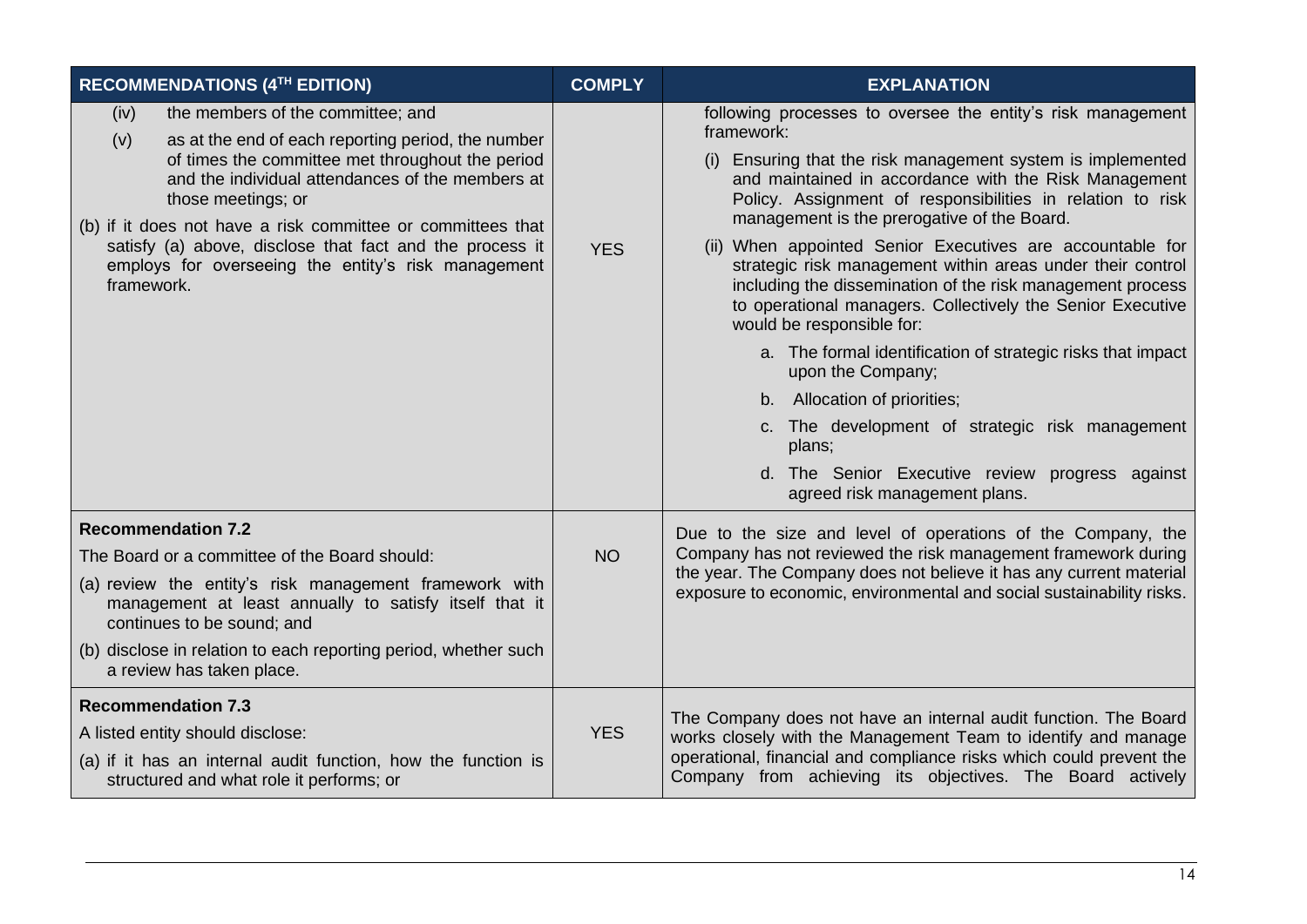|                                                                                                                                                                                                            | RECOMMENDATIONS (4TH EDITION)                                                                                                                                                                                                                                                 | <b>COMPLY</b> | <b>EXPLANATION</b>                                                                                                                                                                                                                                                                                                                                                                                        |     |                                                                                  |
|------------------------------------------------------------------------------------------------------------------------------------------------------------------------------------------------------------|-------------------------------------------------------------------------------------------------------------------------------------------------------------------------------------------------------------------------------------------------------------------------------|---------------|-----------------------------------------------------------------------------------------------------------------------------------------------------------------------------------------------------------------------------------------------------------------------------------------------------------------------------------------------------------------------------------------------------------|-----|----------------------------------------------------------------------------------|
|                                                                                                                                                                                                            | (b) if it does not have an internal audit function, that fact and<br>the processes it employs for evaluating and continually<br>improving the effectiveness of its governance, risk<br>management and internal control processes.                                             |               | encourages the External Auditor to raise internal control issues and<br>if required oversees management's timely remediation thereof.                                                                                                                                                                                                                                                                     |     |                                                                                  |
| <b>Recommendation 7.4</b>                                                                                                                                                                                  |                                                                                                                                                                                                                                                                               | <b>YES</b>    | The Risk Management Policy requires the Board to assist<br>management determine whether the Company has any material<br>exposure to economic, environmental and social sustainability risks<br>and, if it does, how it manages or intends to manage those risks. The<br>Company has not identified any material exposure to economic,<br>environmental and social sustainability risks at this time.      |     |                                                                                  |
| A listed entity should disclose whether it has any material<br>exposure to economic, environmental and social sustainability<br>risks and, if it does, how it manages or intends to manage<br>those risks. |                                                                                                                                                                                                                                                                               |               |                                                                                                                                                                                                                                                                                                                                                                                                           |     |                                                                                  |
| <b>Principle 8: Remunerate fairly and responsibly</b>                                                                                                                                                      |                                                                                                                                                                                                                                                                               |               |                                                                                                                                                                                                                                                                                                                                                                                                           |     |                                                                                  |
|                                                                                                                                                                                                            | <b>Recommendation 8.1</b>                                                                                                                                                                                                                                                     |               | (a) The Company does not have a Remuneration Committee. The                                                                                                                                                                                                                                                                                                                                               |     |                                                                                  |
| The Board of a listed entity should:<br>(a) have a remuneration committee which:                                                                                                                           |                                                                                                                                                                                                                                                                               |               | Company's Remuneration Committee Charter provides for the<br>creation of a Remuneration Committee (if it is considered it will<br>benefit the Company), with at least three members, a majority of                                                                                                                                                                                                        |     |                                                                                  |
|                                                                                                                                                                                                            |                                                                                                                                                                                                                                                                               |               |                                                                                                                                                                                                                                                                                                                                                                                                           | (i) | has at least three members, a majority of whom<br>are independent Directors; and |
| (ii)                                                                                                                                                                                                       | is chaired by an independent Director,                                                                                                                                                                                                                                        |               | The Company does not have a Remuneration Committee as the<br>Board considers the Company will not currently benefit from its                                                                                                                                                                                                                                                                              |     |                                                                                  |
|                                                                                                                                                                                                            | and disclose:                                                                                                                                                                                                                                                                 |               | establishment. In accordance with the Company's Board Charter,                                                                                                                                                                                                                                                                                                                                            |     |                                                                                  |
| (iii)                                                                                                                                                                                                      | the charter of the committee;                                                                                                                                                                                                                                                 |               | the Board carries out the duties that would ordinarily be carried out                                                                                                                                                                                                                                                                                                                                     |     |                                                                                  |
| (iv)                                                                                                                                                                                                       | the members of the committee; and                                                                                                                                                                                                                                             |               | by the Remuneration Committee under the Remuneration<br>Committee Charter including the following a due process to set the                                                                                                                                                                                                                                                                                |     |                                                                                  |
| (v)                                                                                                                                                                                                        | as at the end of each reporting period, the number<br>of times the committee met throughout the period<br>and the individual attendances of the members at<br>those meetings; or                                                                                              |               | level and composition of remuneration for Directors and senior<br>executives and ensuring that such remuneration is appropriate and<br>not excessive. The Board devotes time at Board meetings to assess<br>the level and composition of remuneration for Directors and senior<br>executives. Where required the board takes independent advice as<br><b>YES</b><br>to the market rates for renumeration. |     |                                                                                  |
|                                                                                                                                                                                                            | (b) if it does not have a remuneration committee, disclose<br>that fact and the processes it employs for setting the level<br>and composition of remuneration for Directors and senior<br>executives and ensuring that such remuneration is<br>appropriate and not excessive. |               |                                                                                                                                                                                                                                                                                                                                                                                                           |     |                                                                                  |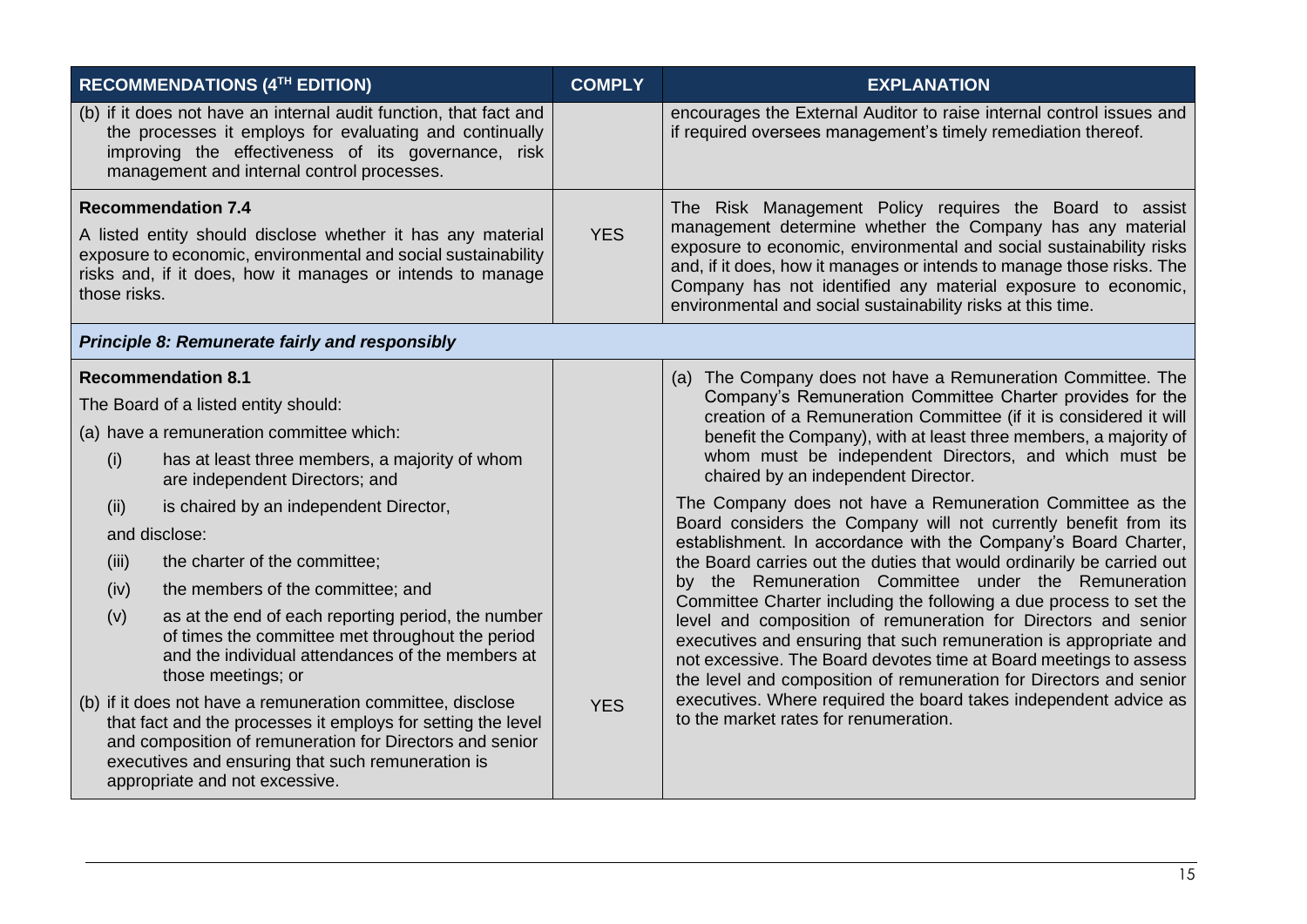| RECOMMENDATIONS (4TH EDITION)                                                                                                                                                                                                                                                                                                                                                                                                                                        | <b>COMPLY</b> | <b>EXPLANATION</b>                                                                                                                                                                                                                                                                                                                                                                     |
|----------------------------------------------------------------------------------------------------------------------------------------------------------------------------------------------------------------------------------------------------------------------------------------------------------------------------------------------------------------------------------------------------------------------------------------------------------------------|---------------|----------------------------------------------------------------------------------------------------------------------------------------------------------------------------------------------------------------------------------------------------------------------------------------------------------------------------------------------------------------------------------------|
| <b>Recommendation 8.2</b><br>A listed entity should separately disclose its policies and<br>practices regarding the remuneration of non-executive<br>Directors and the remuneration of executive Directors and<br>other senior executives and ensure that the different roles and<br>responsibilities of non-executive Directors compared to<br>executive Directors and other senior executives are reflected<br>in the level and composition of their remuneration. | <b>YES</b>    | The Company's policies include details regarding the remuneration<br>of non-executive Directors and the remuneration of executive<br>directors. Full details are included within the Annual Report.                                                                                                                                                                                    |
| <b>Recommendation 8.3</b><br>A listed entity which has an equity-based remuneration<br>scheme should:<br>(a) have a policy on whether participants are permitted to<br>enter into transactions (whether through the use of<br>derivatives or otherwise) which limit the economic risk of<br>participating in the scheme; and<br>(b) disclose that policy or a summary of it.                                                                                         | <b>YES</b>    | The Company has adopted a Performance Rights and Option Plan<br>(approved by shareholders) that contains a policy restricting<br>participants of the Plan from entering into transactions (whether<br>through the use of derivatives or otherwise) which limit the economic<br>exposure to any awards.<br>The Remuneration Committee Charter is available on the Company's<br>website. |
| <b>Principle 9: Remunerate fairly and responsibly</b>                                                                                                                                                                                                                                                                                                                                                                                                                |               |                                                                                                                                                                                                                                                                                                                                                                                        |
| <b>Recommendation 9.1</b><br>A listed entity with a director who does not speak the<br>language in which board or security holder meetings are held<br>or key corporate documents are written should disclose the<br>processes it has in place to ensure the director understands<br>and can contribute to the discussions at those meetings and<br>understands and can discharge their obligations in relation to<br>those documents.                               | N/A           | Not applicable                                                                                                                                                                                                                                                                                                                                                                         |